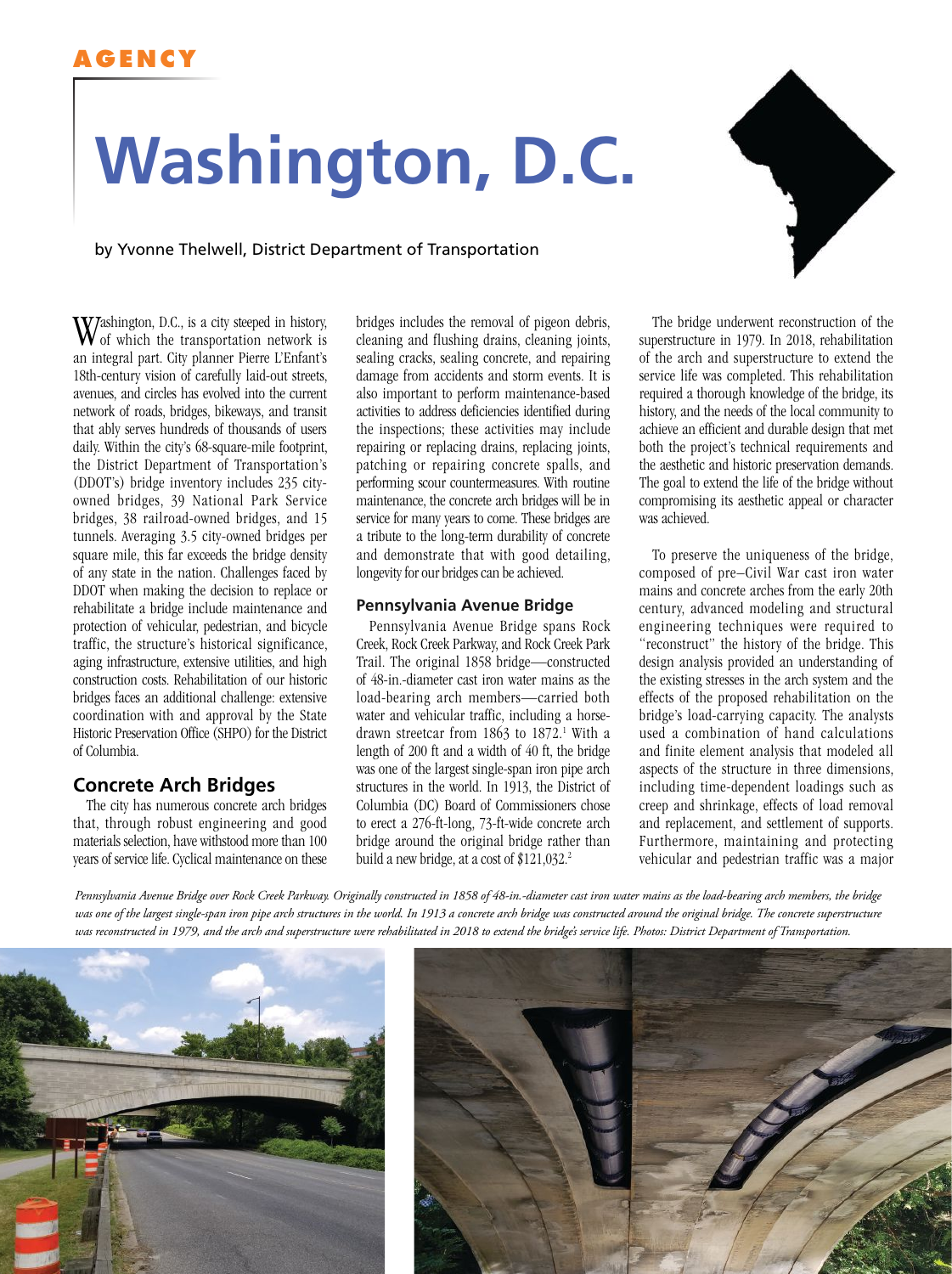

*The Francis Scott Key Bridge crossing the Potomac River is a reinforced concrete open-spandrel, ribbed-arch bridge, which was completed in 1923. Designed in the Classical Revival style by Nathan C. Wyeth, the bridge was added to the National Register of Historic Places in 1996. Photo: District Department of Transportation.*

concern of the public. By developing details to accommodate staged construction, the project team was able to reduce the detour time to be 30% less than originally scheduled. The rehabilitation received an American Council of Engineering Companies of Metropolitan Washington Honor Award.

#### **Francis Scott Key Bridge**

Francis Scott Key Bridge, often referred to as the Key Bridge, spans the George Washington Memorial Parkway, the Potomac River, the Whitehurst Freeway, and the Chesapeake and Ohio Canal. It is the oldest surviving Potomac River bridge and was added to the National Register of Historic Places in 1996.

A congressional charter was obtained in 1830 to construct an aqueduct to extend the Chesapeake and Ohio Canal across the Potomac River. "The Aqueduct" was the first river crossing constructed at this site, consisting of a large wooden trough supported by stone piers. The bridge consisted of two large Howe trusses strengthened by timber arches. The wooden construction soon began to rot and leak, so it

was abandoned as a link in the canal system. When the Civil War broke out, the government seized the bridge for military use until 1866, after which a company took custody under a 99-year lease.<sup>1</sup> A wagon bridge was erected on the stone piers, but high tolls were charged. Under pressure from enraged residents, Congress passed the Riddleberger Bill, which authorized \$125,000 to purchase the bridge or erect a new bridge at Three Sisters Island.<sup>2</sup> In the late 19th century, construction of a new superstructure on the old piers began. The substructure began to deteriorate, requiring three of the eight piers to be reconstructed between 1897 and 1907. Increased deterioration required a 4-ton load limit and closure during periods of heavy ice flow, and eventual replacement.<sup>2</sup> The original structure was designed and constructed by the U.S. Army Corps of Engineers and constructed by day labor under the supervision of the Corps of Engineers at an approximate cost of \$2.5 million.

Despite material and labor shortages caused by World War I, a new bridge with seven reinforced concrete open-spandrel, ribbed-arch spans was completed in 1923 and dedicated to the author

of the Star Spangled Banner, Francis Scott Key. The bridge includes solid concrete piers resting on footings founded on a rock bed. An eighth span was later added on the Virginia side.

The Key Bridge was designed in the Classical Revival style by Nathan C. Wyeth, a prominent architect who designed several other landmark structures, including the White House's West Wing. The 1781-ft-long bridge has an out-toout width of 90 ft and a curb width of 66 ft. In 1955, trolley tracks across the bridge were eliminated and the deck was widened from 70 to 80 ft. In 1987, the deck was replaced and widened further to 90 ft (although the width of the roadway remained unchanged), followed by a major repair in 2019. It currently carries 60,000 vehicles and 8000 pedestrians and bicyclists per day.

#### **William Howard Taft Bridge**

The William Howard Taft Bridge carries four lanes of Connecticut Avenue traffic over Rock Creek, Beach Drive, and Cathedral Avenue. This 1841-ft-long, five-span, unreinforced concrete, open- and closed-spandrel arch structure with



*William Howard Taft Bridge, which carries four lanes of Connecticut Avenue traffic over Rock Creek, Beach Drive, and Cathedral Avenue, is an 1841-ft-long, fivespan, unreinforced concrete, open- and closed-spandrel arch structure with a reinforced concrete deck. Completed in 1907, it was one of the first and largest unreinforced concrete bridges in the world. Photo: District Department of Transportation.*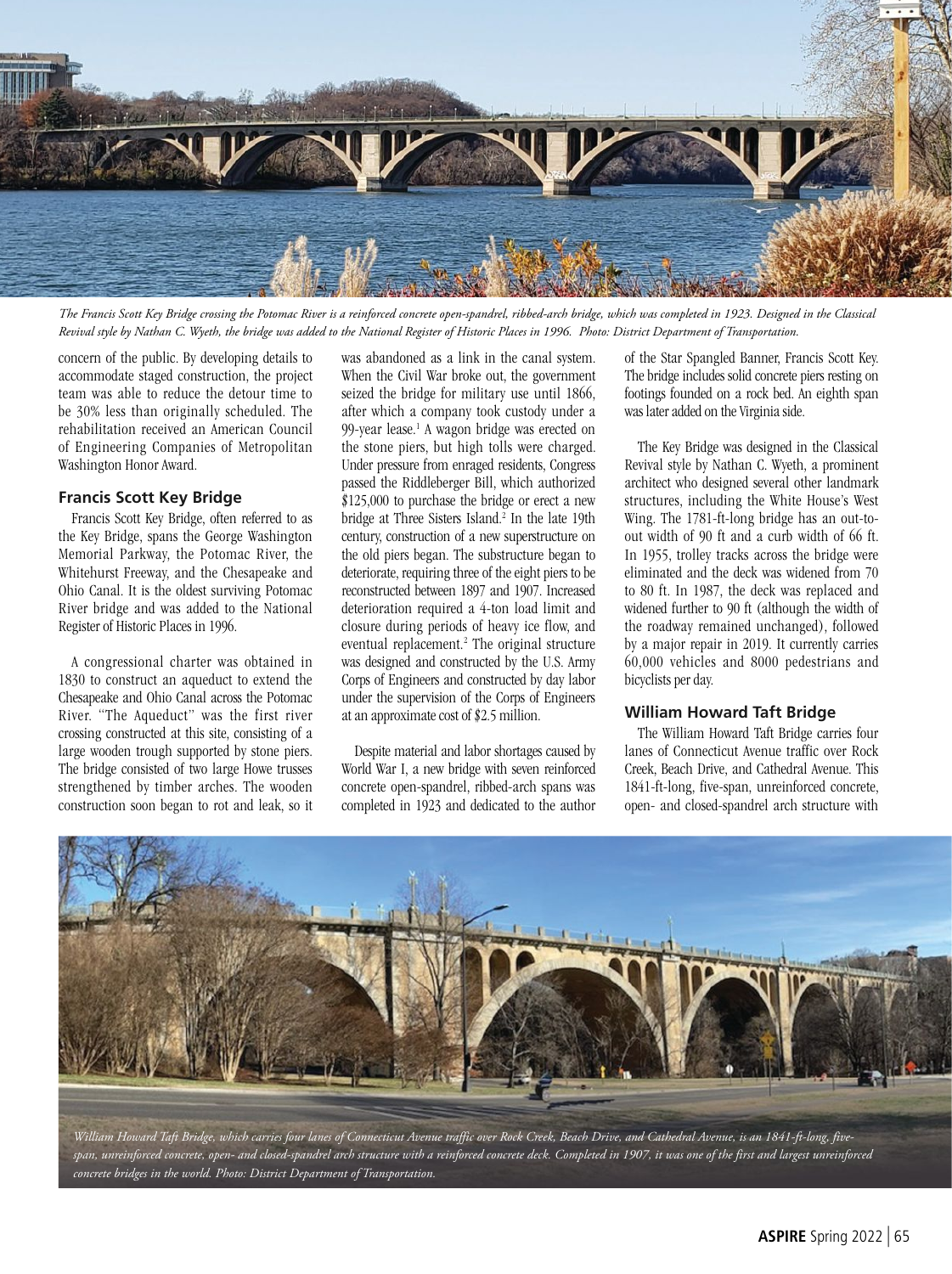

*Q Street Bridge is on a 12-degree horizontal curve. The color of the bridge's stone evokes the warm tones of Spain and Italy. In 1973, the bridge was added to the National Register of Historic Places. Photo: District Department of Transportation.*

a reinforced concrete deck was one of the first and largest unreinforced concrete bridges built in the world.

Although three steel arches were proposed in an 1890s competition, the progressive concrete arch was selected. The winning design used cast-in-place concrete with bush-hammered surfaces to emulate granite. Arch ring stones, brackets, moldings, railings, and other trim are all precast concrete. Concrete blocks were used as permanent forms as well as for the finished surface. All arches are hingeless and without reinforcement. Lions at each end of the bridge, sculpted by R. Hinton Perry, were not completed until six months after the bridge opened because it was feared that the project would run out of money, in which case the sculptures would have been eliminated. The lions were restored in 1965 and then fully replaced in 2000.<sup>1</sup>

The plans for the bridge were prepared by the DC Bridge Division in consultation with George S. Morrison, engineer, and Edward Pearce Casey, architect. The bridge was built in 1907 at a cost of \$846,331.2 In 1931, the bridge was renamed in honor of President William Howard Taft.

#### **The Q Street Bridge**

Also known as the Dumbarton Bridge or the Buffalo Bridge, the Q Street Bridge is a fivespan, reinforced concrete closed-spandrel arch structure on a 12-degree horizontal curve. It spans Rock Creek Valley between the DuPont Circle and Georgetown neighborhoods. Acquiring a used bridge for the site was originally considered, but a structure of the same caliber as the Taft Bridge was chosen instead. The majestic bridge was completed in 1915 at a cost of \$223,553 with input from architect Glenn Brown, engineer Daniel B. Luten, and public planning bodies that included the city's newly formed Commission of Fine Arts.<sup>1</sup> The bridge is 342 ft long, with a 33-ft-wide roadway and 7-ft-wide sidewalks on each side.

Flanking both ends of the bridge are four large bronze buffalo sculptures by sculptor

Alexander Phimister Proctor.<sup>2</sup> The arches are decorated with sculptures of Native American heads designed by Glenn Brown based on a life mask of the Sioux chief Kicking Bear. The color of the bridge's stone was intended to evoke the warm tones of Spain and Italy. In 1973, the Dumbarton Bridge was added to the National Register of Historic Places.

#### **16th Street over Piney Branch Parkway**

The 16th Street over Piney Parkway Bridge is a 272-ft-long, single-span concrete arch, and was the first parabolic arch bridge erected in the United States. It consists of two large parallel arches and a platform supported by spandrel beams, encased by a concrete facing, giving it a very solid, simple appearance. The unreinforced concrete bridge was built one side at a time. Architectural features include appliques and an exposed pebble aggregate covering the surface with a triple arch ring and coping of smooth concrete. The abutments are smooth pilasters flanking the arch. Tigers, sculpted by Alexander Phimister Proctor, adorn the ends of the bridges. It was designed by the DC Division of Bridges and was constructed in 1906 at a cost of \$135,000.<sup>1</sup> Its rehabilitation, which began in 2022, includes concrete repairs, slope improvements, light and signal upgrades, sculpture restoration, addition of stormwater management biofiltration planters, and replacement of the pedestrian fence.

# **State-of-the-Art Bridges**

During the 21st century, DDOT has added state-of-the-art bridges to its inventory, including the Southern Avenue over Suitland Parkway Bridge and the Frederick Douglass Memorial Bridge, both under design-build contracts.

#### **Southern Avenue over Suitland Parkway Bridge Replacement**

The Southern Avenue over Suitland Parkway Bridge replaced a 390-ft-long steel structure

*The Southern Avenue Bridge over Suitland Parkway is a three-span, 413-ft-long castin-place concrete, post-tensioned, haunched box-girder structure. Photo: CDM Smith.*

*Typical cross sections for the Southern Avenue Bridge. Figure: CDM Smith.*